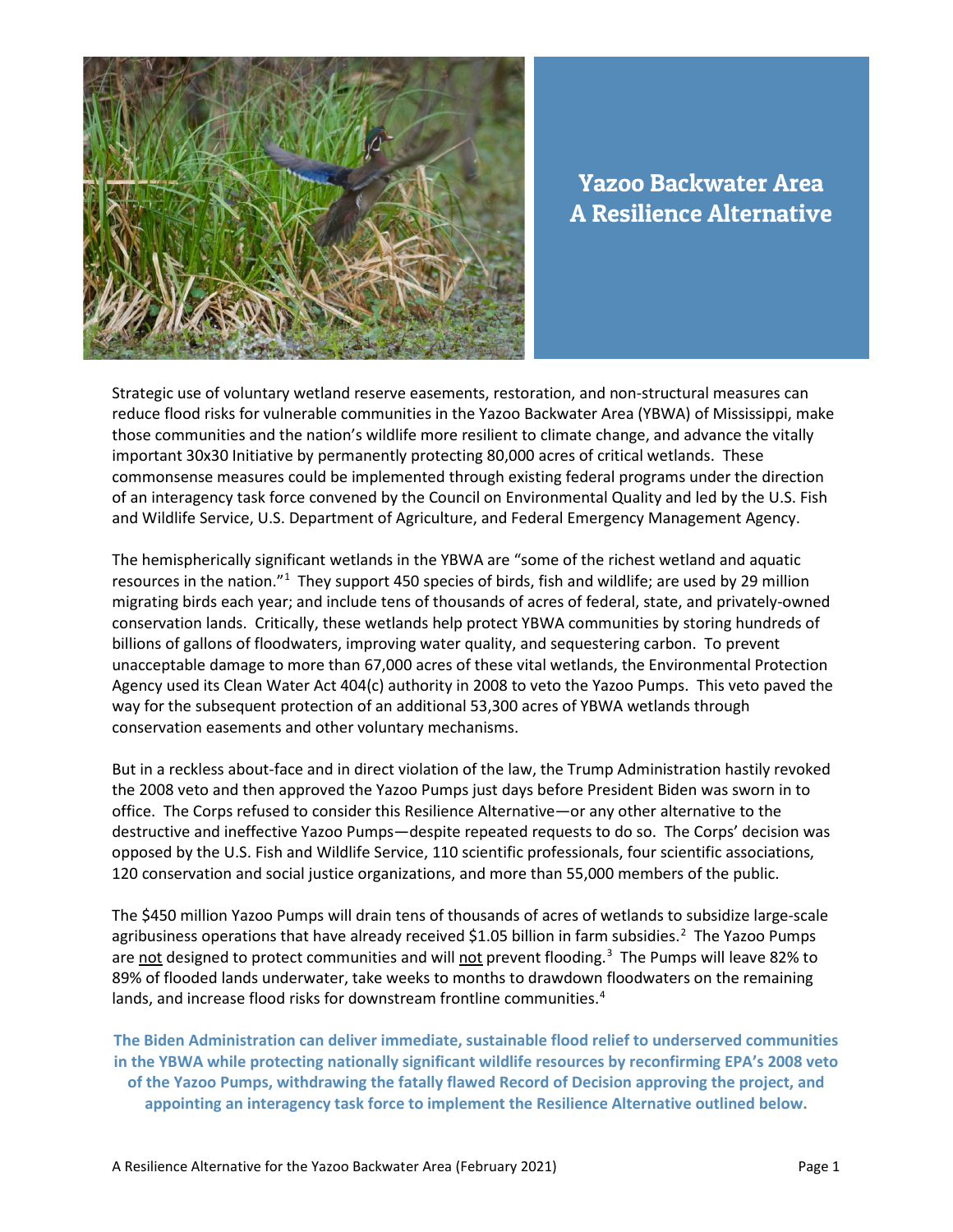# Targeted Use of Existing Federal Programs in the Yazoo Backwater Area

Flooding in the YBWA is primarily restricted to conservation lands managed as wetland systems, lowlying marginal agricultural lands targeted for restoration by the Lower Mississippi Valley Joint Venture, and other low-lying, sparsely populated areas.<sup>[5](#page-8-4)</sup> Strategic implementation of existing federal programs can protect communities in the YBWA, while also achieving the area's critical restoration goals.

The programs outlined below authorize and fund the voluntary wetland reserve easements, restoration, and non-structural measures that are part of this Resilience Alternative. Strategic use of these measures can be achieved through an interagency task force led by the U.S. Fish and Wildlife Service, U.S. Department of Agriculture, and Federal Emergency Management Agency.

| <b>Federal Program</b>                                                                                             | <b>Structures</b> | <b>Agricultural</b><br>Lands | <b>Community</b><br><b>Facilities</b> | <b>Roads, Bridges</b><br><b>Utility Systems</b> |
|--------------------------------------------------------------------------------------------------------------------|-------------------|------------------------------|---------------------------------------|-------------------------------------------------|
| <b>Wetland Reserve Easements (WRE)</b><br><b>USDA</b>                                                              |                   |                              |                                       |                                                 |
| <b>Floodplain Easement Program</b><br><b>USDA</b>                                                                  |                   |                              |                                       |                                                 |
| <b>Building Resilient Infrastructure and</b><br><b>Communities (BRIC)</b><br><b>FEMA - Pre-Disaster Mitigation</b> |                   |                              |                                       |                                                 |
| <b>Flood Mitigation Assistance (FMA)</b><br><b>FEMA - Pre-Disaster Mitigation</b>                                  |                   |                              |                                       |                                                 |
| <b>Hazard Mitigation Grant Program (HMGP)</b><br><b>FEMA - Post-Disaster Recovery</b>                              |                   |                              |                                       |                                                 |
| <b>Community Facilities Grant Program</b><br><b>USDA - Post-Disaster Recovery</b>                                  |                   |                              |                                       |                                                 |

\*With some limitations. Other federal programs, including the HUD Community Development Block Grants-Disaster Recovery Program, are also available to assist with post-disaster recovery subject to targeted appropriations.

The benefits of these measures could be amplified by an innovative marketing campaign to stimulate wildlife and cultural heritage-associated tourism in the YBWA developed in collaboration with the [Mississippi Delta National Heritage Area,](http://www.msdeltaheritage.com/about) the [Delta Blues Trail,](http://msbluestrail.org/blues_marker_list) th[e Delta National Forest,](https://www.fs.usda.gov/main/mississippi/home) and the [Theodore Roosevelt National Wildlife Refuge Complex.](https://www.fws.gov/refuge/theodore_roosevelt/) The Delta Interpretive Center, which will be housed in the newly constructed Theodore Roosevelt Wildlife Refuge Visitor Center, could be a centerpiece of this effort.<sup>6</sup> Funding for such a campaign could be sought through the Mississippi Delta [National Heritage Area Grant Program.](http://www.msdeltaheritage.com/grants) [7](#page-8-6)

Diversifying the economy of the YBWA in this manner would provide a substantial lifeline to the region's struggling economy. Outdoor recreation in Mississippi generates [\\$8 billion in consumer spending, \\$620](https://outdoorindustry.org/wp-content/uploads/2017/07/OIA_RecEcoState_MS.pdf)  million in state [and local tax revenue, and 79,000 jobs.](https://outdoorindustry.org/wp-content/uploads/2017/07/OIA_RecEcoState_MS.pdf)<sup>[8](#page-9-0)</sup> In 2011, state residents and nonresidents spent \$2.63 billion on wildlife recreation in Mississippi. [9](#page-9-1) The demand for wildlife-related recreation is increasing nationwide and directing more of this demand to the YBWA could produce significant economic benefits for the region's rural, low income communities.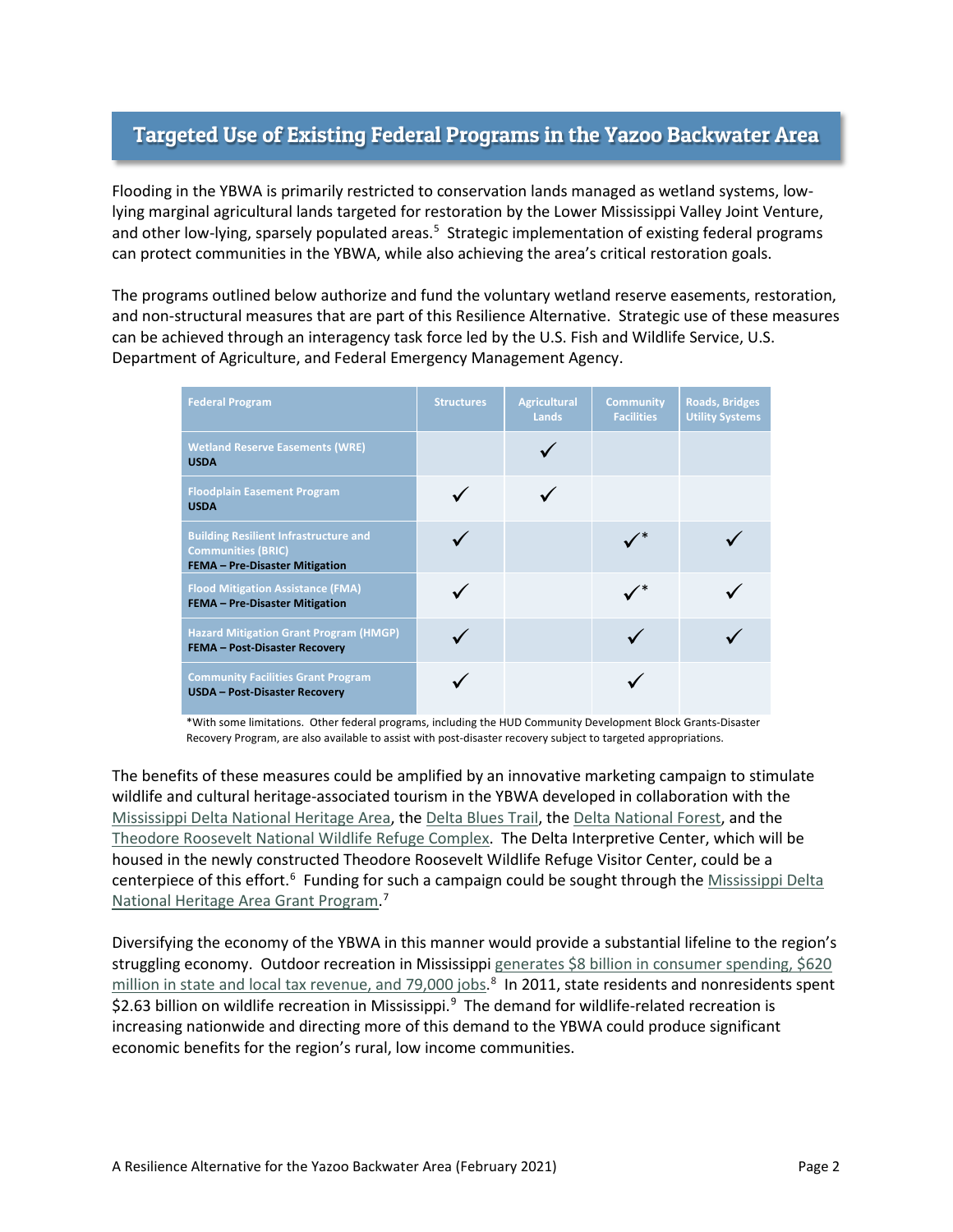# **1. Wetland Reserve and Floodplain Easement Programs (USDA)**

**Goal:** Enroll at least **80,000 acres** of YBWA lands in the Wetland Reserve Easement (WRE) and Floodplain Easement Programs managed by the U.S. Department of Agriculture. These easements should be targeted towards marginal croplands (those with 4W+ soils) adjacent to existing conservation lands, croplands inundated during the 2019 floods, croplands within the acquisition boundaries established for the National Wildlife Refuges in the YBWA, and croplands targeted for restoration by the Lower Mississippi Valley Joint Venture. Floodplain easements should also target frequently flooded residential properties.

This goal is supported by extensive planning assessments, GIS analyses, and the best available conservation science which have been used to identify 80,000 acres of conservation and reforestation priorities for the YBWA. The USDA has classified 46,000 acres of unprotected lands in the YBWA as 4W+ lands, which means they are "severely limited" for agriculture because they are saturated at least 50% or more of the growing season. These 4W+ lands, most of which are adjacent to existing conservation lands, are a priority for WRE enrollment and are exempt from WRE enrollment and county wide caps.



The Lower Mississippi Alluvial Valley Joint Venture has identified 60,000 acres (which includes 20,000 acres of the unprotected 4W+ lands described above) as priorities for restoration and protection to benefit wetland forest breeding birds (e.g. Prothonotary Warbler, Wood Thrush, Wood Duck, Wild Turkey, Swallow-tailed Kite). Restoring and protecting bottomland hardwood forests also benefits other forest-dependent wildlife, including Louisiana Black Bear, at-risk bat species, and the swamp rabbit.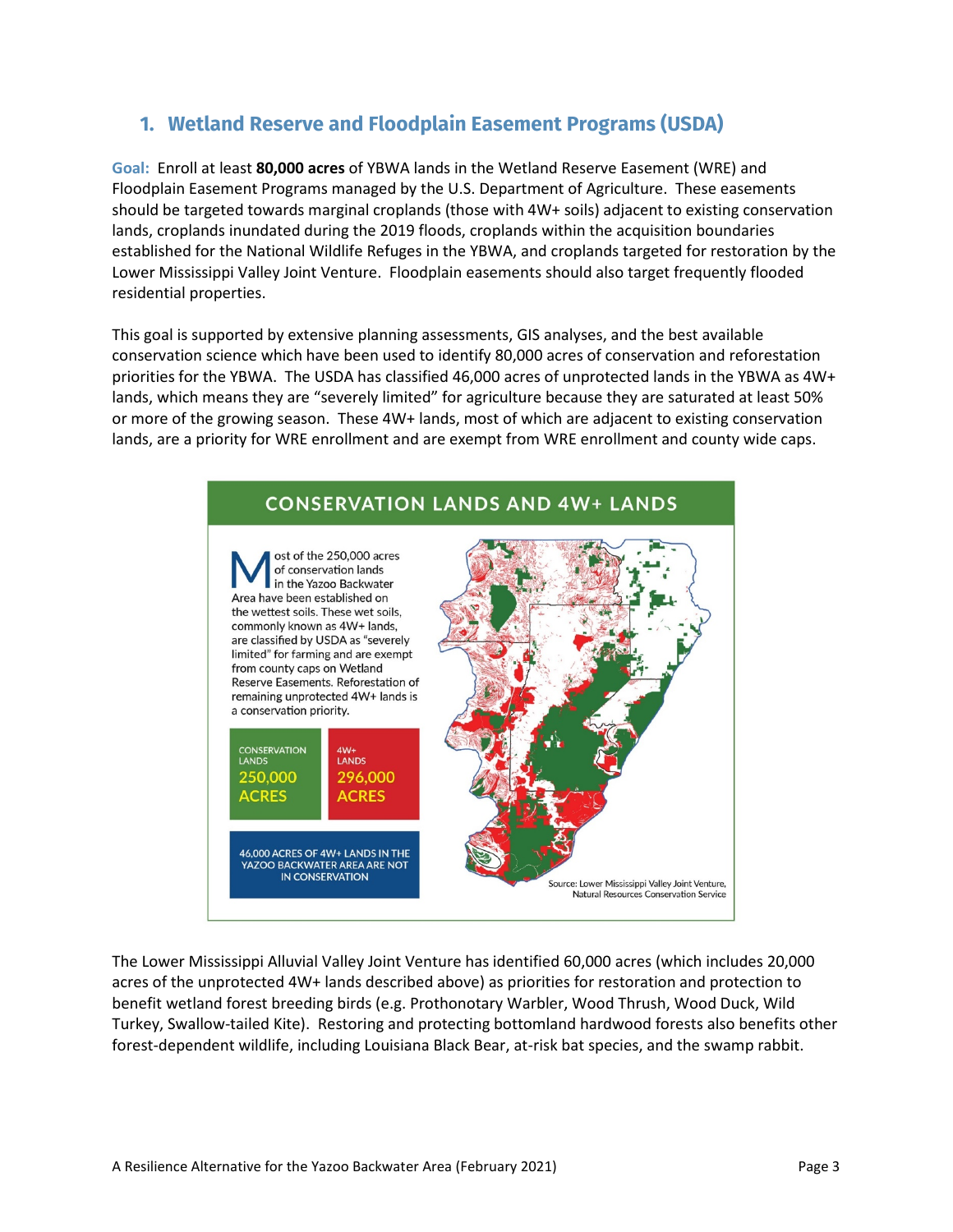

Prothonotary Warblers rely heavily on the Yazoo Backwater Area during spring migration. Photo: Gary Robinette/Audubon Photography Awards

**Responsible Federal Agency and Partners:** U.S. Department of Agriculture (Natural Resources Conservation Service) working with landowners, homeowners, communities, and non-governmental organizations.

**Funding:** Both programs are funded and regularly accept proposals for enrollment.

**Multiple Benefits:** Restoring enrolled lands to healthy wetlands would provide multiple benefits.

- **Reducing Flood Risks:** Restoring enrolled lands would provide significant flood damage reduction benefits, reduce emergency response costs, and help create safer and healthier communities. A single acre of wetland can store 1.5 million gallons of floodwater,<sup>[10](#page-9-2)</sup> preventing flood damages. For example, wetlands prevented \$625 million in flood damages in the 12 coastal states affected by Hurricane Sandy, and reduced damages by 20% to 30% in the four states with the greatest wetland coverage.<sup>[11](#page-9-3)</sup> In its flood damage reduction recommendation for the Charles River in Massachusetts, the Corps of Engineers concluded that: "Nature has already provided the least-cost solution to future flooding in the form of extensive [riverine] wetlands which moderate extreme highs and lows in streamflow. Rather than attempt to improve on this natural protection mechanism, it is both prudent and economical to leave the hydrologic regime established over millennia undisturbed."<sup>[12](#page-9-4)</sup>
- **Improving Water Quality and Groundwater Recharge:** Restoring enrolled lands will help purify water supplies, reduce nutrient loading into streams and rivers, and recharge groundwater in the YBWA. Irrigation in the Mississippi Delta, including the YBWA, has caused some of the most severe groundwater declines in the United States and highly damaging low-flow conditions in many Delta streams. Recent studies demonstrate the significant value of wetlands to groundwater recharge in the YBWA.[13](#page-9-5)
- **Providing Vital Wildlife Habitat:** Restoring enrolled lands will provide essential benefits to fish and wildlife in the YBWA and beyond. Wetlands are some of the most biologically productive natural ecosystems in the world, and support an incredibly diverse and extensive array of fish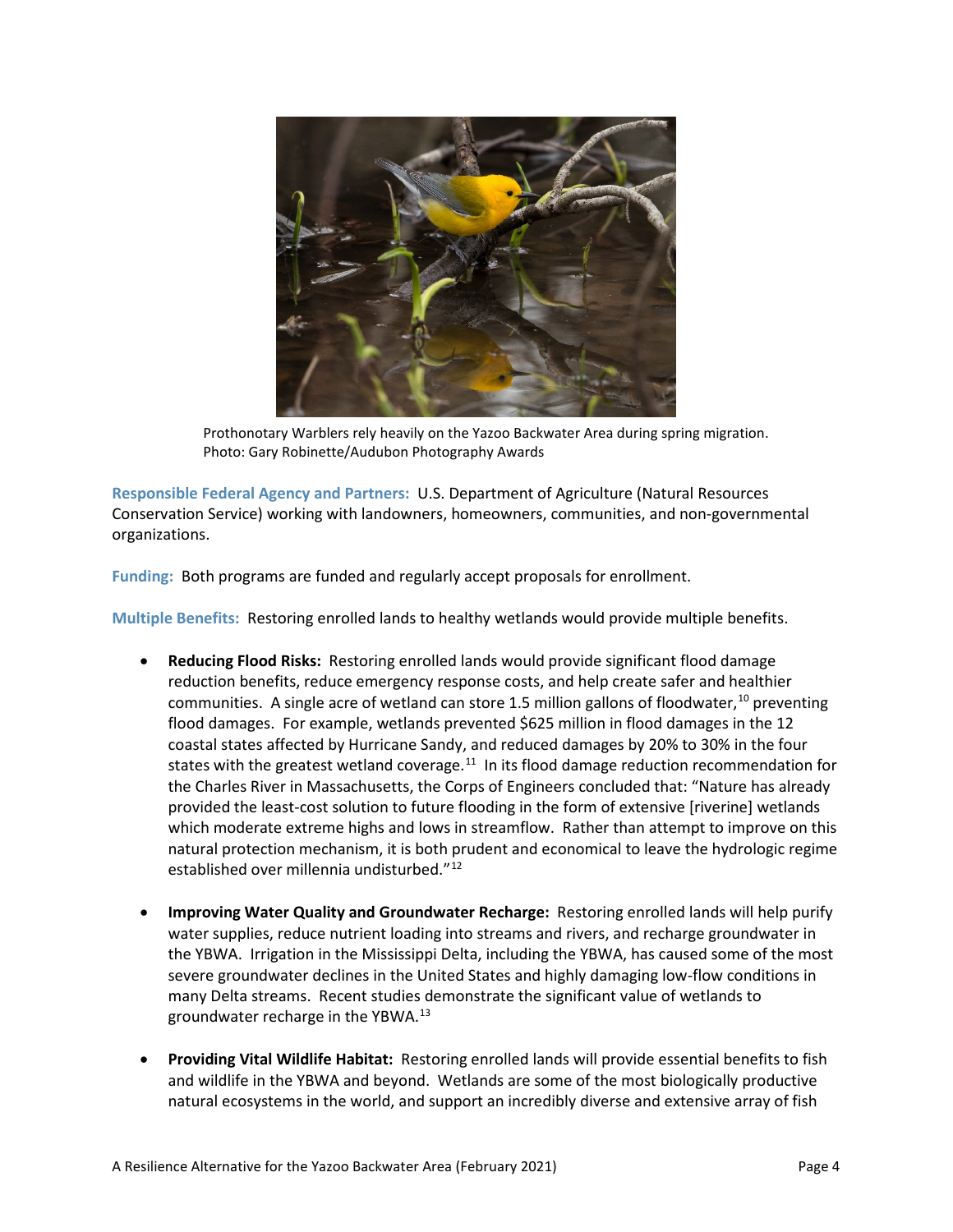and wildlife. The wetlands in the YBWA support 450 species of birds, fish and wildlife and are used by 29 million migrating birds each year. The YBWA contains one of the last existing and most substantial tracts of highly productive bottomland hardwood forests in the Lower Mississippi River Alluvial Valley, and the U.S. Fish and Wildlife Service has determined that the YBWA is the area with the "greatest potential" for meeting breeding bird habitat restoration and protection needs within the Mississippi Alluvial Valley.<sup>[14](#page-9-6)</sup> Restoring wetlands in the YBWA is a conservation priority for the Lower Mississippi Valley Joint Venture. An additional 1.73 million acres of sustainable forest habitat are needed in the Mississippi Alluvial Valley to attain population goals for most forest-dependent bird species in the region.[15](#page-9-7)

- **Sequestering Carbon:** The Mississippi Alluvial Valley was an early proving ground for carbon sequestration through forest restoration and protection. In the 1990's public utilities provided millions of dollars to voluntarily offset their carbon emissions by expanding carbon sequestration on private lands and federal wildlife refuges. There is now renewed interest in facilitating, funding and expanding carbon sequestration incentives on private land in the region.
- **Creating Jobs and Economic Activity:** Restoration work associated with easement enrollment would create jobs. In Mississippi, the Fish and Wildlife Service Partners for Wildlife Program created 29.7 jobs for each million dollars spent on restoration, and \$1.63 of economic activity for each dollar spent on restoration in FY2011.<sup>[16](#page-9-8)</sup>
- **Reducing National Flood Insurance Program Rates:** Protecting floodplains has the largest impact on lowering National Flood Insurance Program (NFIP) rates for communities participating in the voluntary Community Rating System Program (CRS). Participation in the CRS can reduce NFIP rates from 15% to 45%. The CRS credits over 90 elements of comprehensive floodplain and watershed management, [including significant credits for preserving natural floodplain open](https://www.fema.gov/media-library-data/1459276443255-663d02584edc3ac6cda2f4a7f337100b/Natural-Functions-and-CRS.pdf)  space, acquiring [flood-prone land and returning it to its natural state, and protecting and](https://www.fema.gov/media-library-data/1459276443255-663d02584edc3ac6cda2f4a7f337100b/Natural-Functions-and-CRS.pdf)  [restoring natural floodplain functions and habitat.](https://www.fema.gov/media-library-data/1459276443255-663d02584edc3ac6cda2f4a7f337100b/Natural-Functions-and-CRS.pdf)
- **Avoiding Farm Subsidy Costs:** Enrolling cropped wetlands in Wetland Reserve Easements reduces the costs of commodity, federal crop insurance, and noninsured crop disaster assistance programs. A recent study documents these avoidance benefits (present value of avoided costs less the Wetlands Reserve easement and restoration costs) in Mississippi at \$870 per acre.<sup>17</sup>

#### **Program Details—Wetland Reserve Easements:**

- Cropped and forested lands can be enrolled in the Wetland Reserve Easement Program (WRE) . Enrolled lands are taken out of agricultural production and restored to wetlands.
- Enrollment provides direct payments to landowners, currently up to \$3,100 per acre.<sup>18</sup> USDA also pays to restore the enrolled lands. Landowners can make additional profits by selling or leasing the land for hunting, fishing, or other uses compatible with maintaining the restoration. Landowners may also be eligible for a tax deduction.
- Lands classified by USDA as 4W+ are "severely limited" for agriculture because they are saturated at least 50% or more of the growing season. The 2014 Farm Bill exempted 4W+ lands from WRE enrollment and county-wide caps. At least 46,000 acres of 4W+ lands in the YBWA are not in conservation, with many of these acres adjacent to existing conservation lands.
- The WRE program is extremely popular in Mississippi. At least 186,000 acres—including almost 80,000 acres in the YBWA counties—have already been enrolled in the WRE program in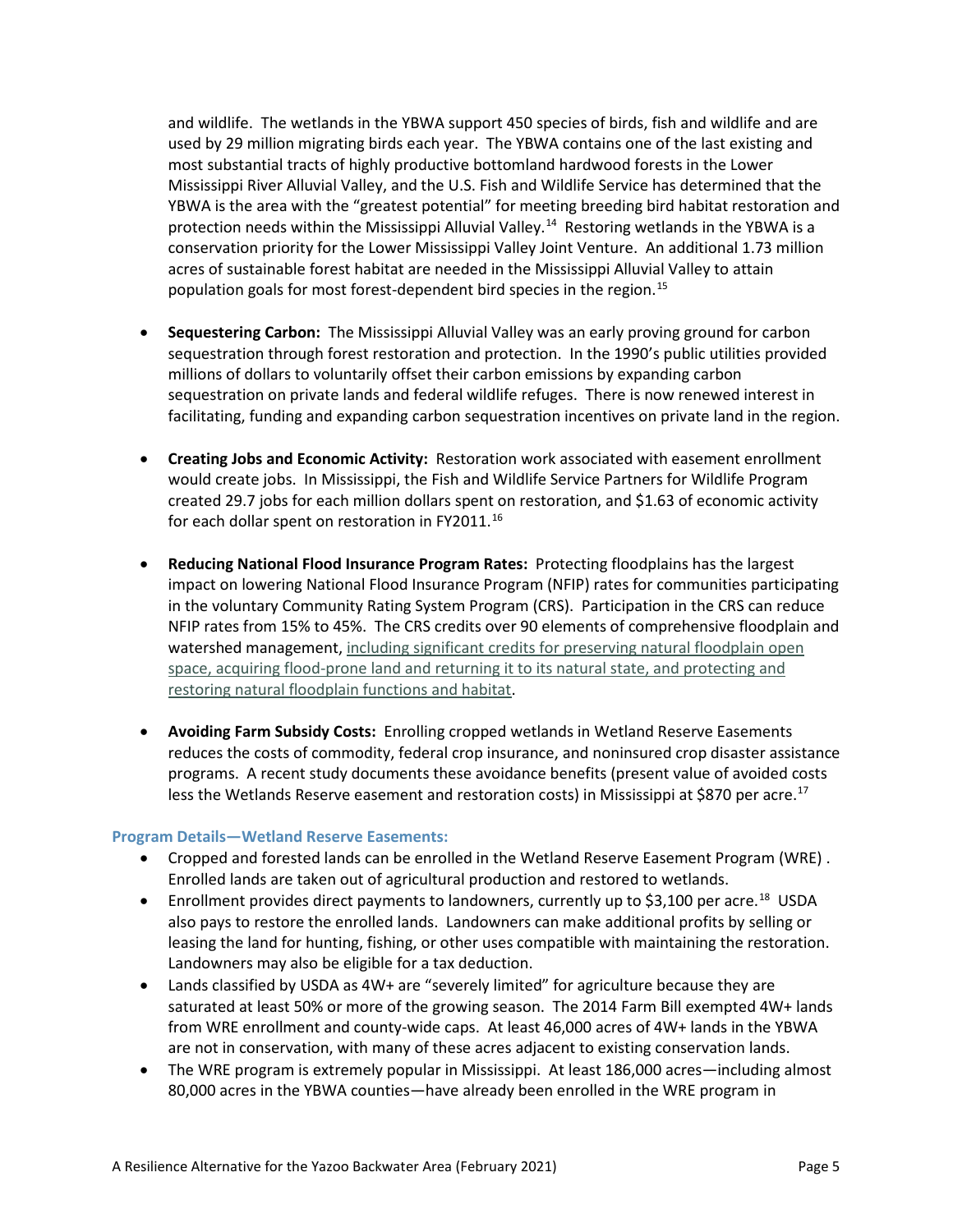Mississippi (in both the Wetlands Reserve Program and WRE programs which are now combined), according to the NRCS.

#### **Program Details—Floodplain Easements:**

- Both cropland and residential properties may be enrolled in the USDA Floodplain Easement program. Cropped lands are taken out of agricultural production and restored. Structures located within the area of a floodplain easement are demolished and removed, or relocated outside of the affected floodplain, and the lands are then restored.
- Enrollment provides direct payments to landowners, currently up to \$3,100 per acre.<sup>19</sup> USDA pays to restore the enrolled lands. USDA also pays the costs of demolishing and removing, or relocating structures out of the affected floodplain. Landowners can make additional profits by selling or leasing the land for hunting, fishing, or other uses compatible with maintaining the restoration. Landowners may also be eligible for a tax deduction.

# **2. Pre-Disaster Mitigation Programs (FEMA)**

**Goal:** Significantly expand pre-disaster mitigation planning and protection in the YBWA to reduce the risk of damage from future high water events and increase community resilience.

**Responsible Federal Agency and Partners:** Federal Emergency Management Agency working with the State of Mississippi and local governments.

**Funding**: FEMA's Building Resilient Infrastructure and Communities (BRIC) Grant Program and Flood Mitigation Assistance Program are well funded and accept proposals yearly. FEMA can provide free Flood Risk Management Workshops for elected officials and community administrators to assist communities in reducing flood risks and increasing resilience.

**Benefits:** Significant public benefits through creation of safer communities by improving resilience, eliminating impacts of future flood events, and providing long-term solutions to flooding problems. Effective pre-disaster mitigation reduces loss of life and property damage from future floods, minimizes flood disaster disruptions, and allows more rapid recovery when flooding does occur. On average, \$1 spent on hazard mitigation through a federally funded mitigation grant saves \$6 in future disaster costs. [Federal grants provide \\$7 in benefits for each \\$1 invested in riverine flood mitigation.](https://cdn.ymaws.com/www.nibs.org/resource/resmgr/docs/MS_Grants-Flood.pdf)

# **Program Details—FEMA BRIC Program:**

- The [BRIC Program](https://www.fema.gov/grants/mitigation/building-resilient-infrastructure-communities) provides funding to states, tribes, and local communities to reduce overall risk to the population and structures from future hazard events and increase community resilience through funding hazard mitigation projects and activities.
- The BRIC priorities are to incentivize: public infrastructure projects; projects that mitigate risk to one or more lifelines; projects that incorporate nature-based solutions; and adoption and enforcement of modern building codes.
- The BRIC program typically covers up to 75% of eligible activity costs, but "small impoverished [communities" are eligible for coverage of up to 90% of eligible costs.](https://www.fema.gov/sites/default/files/2020-09/fema_bric_fy-2020_nofo_fact-sheet.pdf) A small impoverished community is an economically disadvantaged community with 3,000 or fewer individuals having an average per capita annual income not exceeding 80% of the national per capita income.
- The BRIC program is funded through a 6% equivalency set-aside of all disaster expenditures from the Disaster Relief Fund. The BRIC program was funded at \$500 million in FY20.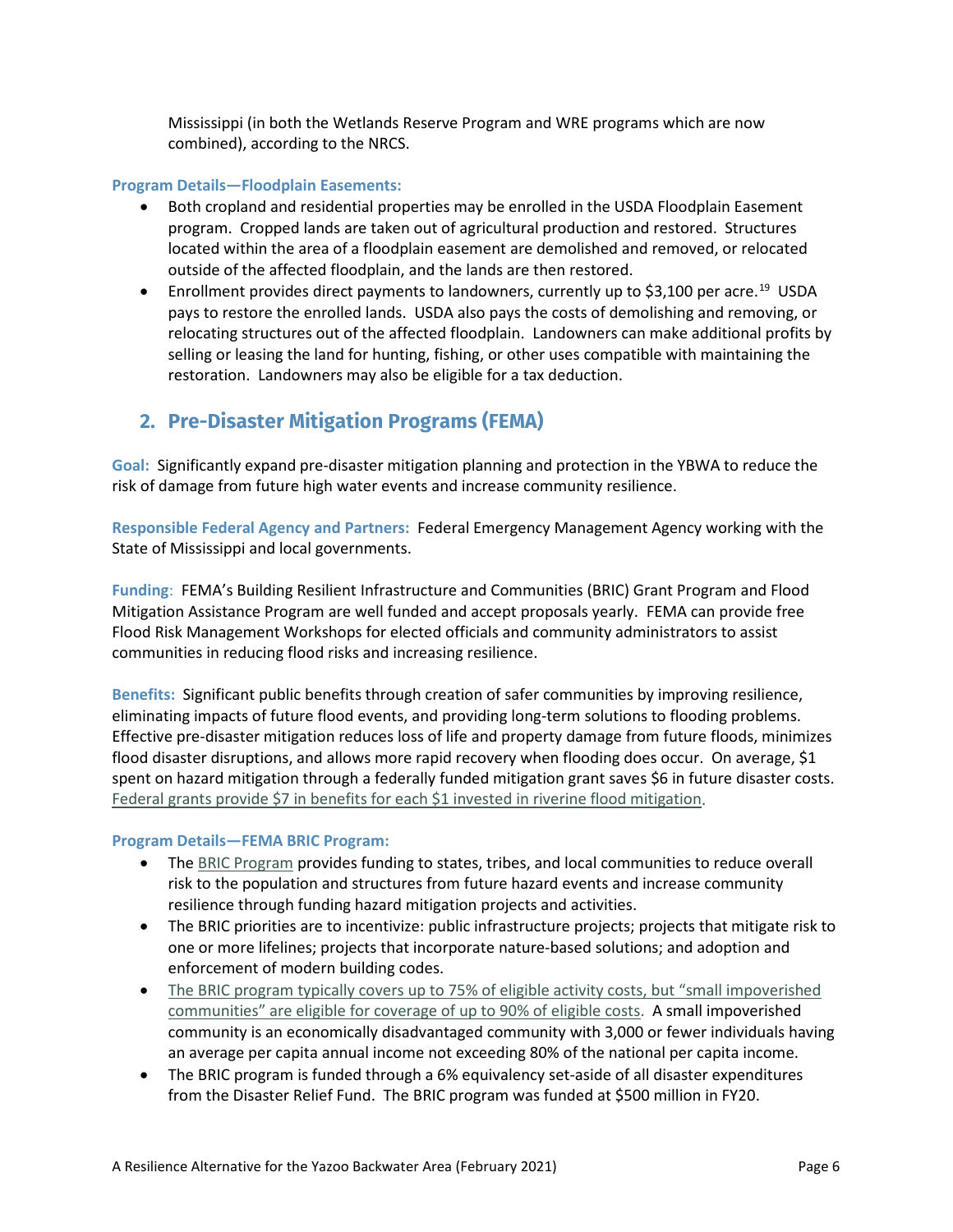### **Program Details—FEMA Flood Mitigation Assistance Program:**

- The [Flood Mitigation Assistance \(FMA\) Program](https://www.fema.gov/grants/mitigation/floods) provides funding to states, tribes, and local governments to reduce or eliminate the risk of repetitive flood damage to buildings and structures insured under the National Flood Insurance Program. [FMA funding may cover up to](https://www.fema.gov/sites/default/files/documents/fema_nofo-fy20-flood-mitigation-assistance_december-2020.pdf)  [100% of costs to address severe repetitive loss properties and up to 90% of costs to address](https://www.fema.gov/sites/default/files/documents/fema_nofo-fy20-flood-mitigation-assistance_december-2020.pdf)  [repetitive loss properties.](https://www.fema.gov/sites/default/files/documents/fema_nofo-fy20-flood-mitigation-assistance_december-2020.pdf) Other activities will be funded up to 75%.
- The FMA program was funded at \$200 million in FY20.

#### **Program Details—Floodplain Management Training:**

- FEMA can provide free Flood Risk Management Workshops for elected officials and community administrators to assist communities in reducing flood risks and increasing resilience. [Trainings](https://www.floods.org/)  [include information on the National Flood Insurance Program, including its history, standards,](https://www.floods.org/)  [regulations and administration; floodplain mapping; flood hazard mitigation; and floodplain](https://www.floods.org/)  [management for environmental benefits.](https://www.floods.org/) FEMA can also provide additional relevant trainings in the YBWA through its [Integrated Emergency Management Course.](https://training.fema.gov/iemc/)
- The [Association of State Floodplain Managers \(ASFPM\)](https://www.floods.org/) offers a Certified Floodplain [Management](https://www.floods.org/index.asp?menuid=426&firstlevelmenuid=180&siteid=1) program for public and private sector professionals that compliments the FEMA floodplain management trainings. Anyone can join ASFPM and take the CFM exam for a nominal fee. ASFPM members and Certified Floodplain Managers© have access to unique resources that can help their communities more effectively administer FEMA programs, reduce flood insurance rates, and minimize flood damages.

# **3. Post-Disaster Recovery Programs (FEMA, USDA, HUD)**

Goal: Prioritize disaster recovery funds to voluntary buy-outs and elevations of "severe repetitive loss" and "repetitive loss" properties in the YBWA, and improve essential community infrastructure.<sup>20</sup> FEMA has identified 198 severe repetitive loss properties in Issaquena and Sharkey counties (which are located entirely within the YBWA). [21](#page-9-13) 

**Responsible Federal Agencies and Partners:** Federal Emergency Management Agency, U.S. Department of Agriculture, U.S. Department of Housing and Urban Development (depending on program used), working with the State of Mississippi, local governments, property owners, and residents.

**Funding:** The FEMA Hazard Mitigation Grant Program is funded and accepts applications from state and local governments in areas covered by a Presidential disaster declaration. The USDA Community Facilities Grant Program is funded and accepts applications from rural communities with up to 20,000 residents in areas covered by a Presidential disaster declaration. Supplemental appropriations targeted to the YBWA would be required to take advantage of the HUD Community Development Block Grants – Disaster Recovery program and the HUD Community Development Block Grants – Mitigation program.

**Benefits:** Significant public benefits, including reducing flood risks and emergency response costs, creating safer and healthier communities, and restoring vital floodplain habitat. Increasing the resilience of roads and other community infrastructure improves community well-being and supports economic development. Homeowners are compensated for moving out of harm's way or elevating homes and other structures to avoid future flood damages. Targeting buy-outs to the YBWA would help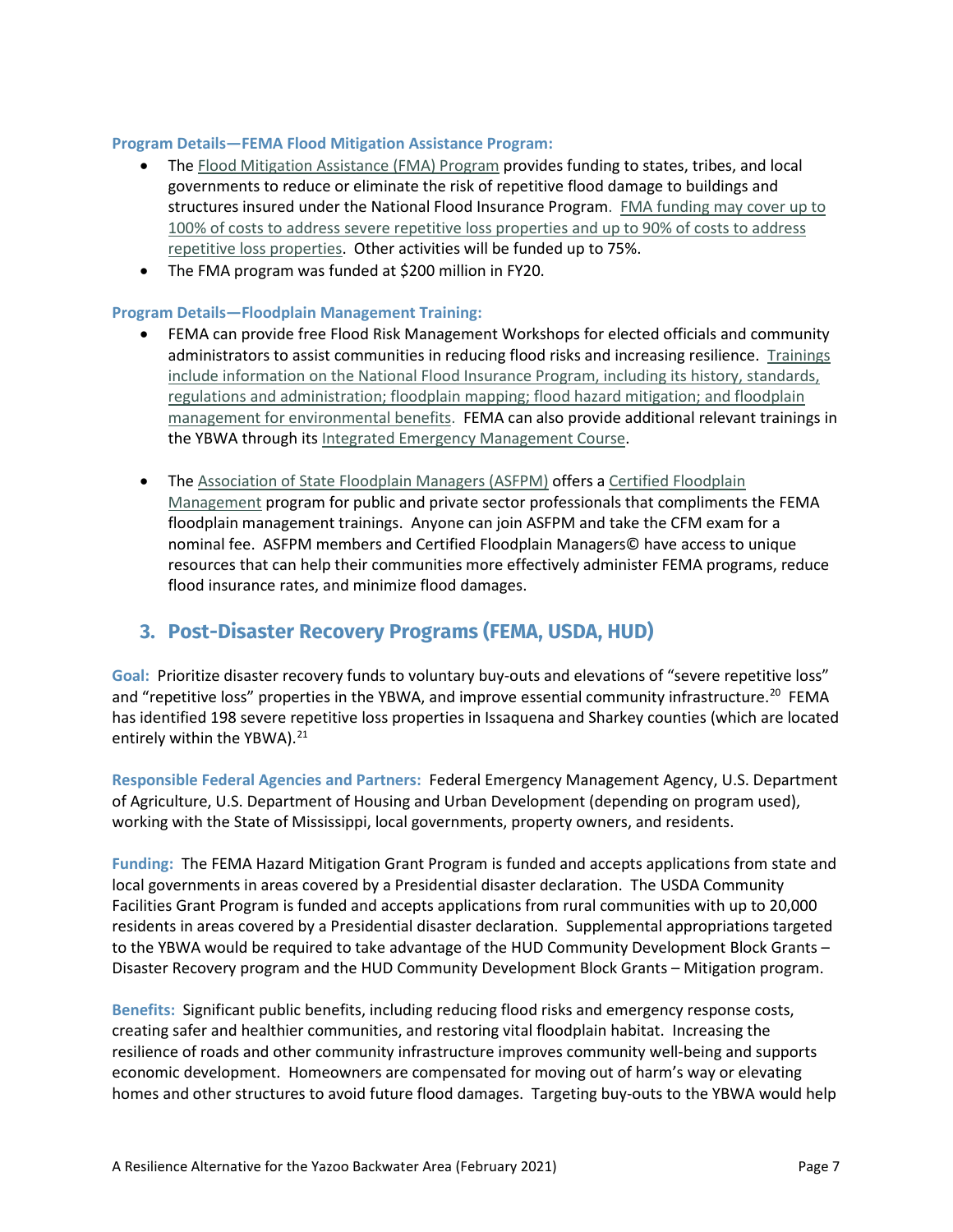refocus the HMGP program, which historically has disproportionately funded buy-outs in white communities rather than communities of color.

### **Program Details—FEMA Hazard Mitigation Grant Program:**

- The FEMA [Hazard Mitigation Grant Program](https://www.fema.gov/grants/mitigation/hazard-mitigation) (HMGP) provides grants to state and local governments in areas covered by a Presidential disaster declaration. FEMA accepts HMGP applications for **one year** after a federal disaster declaration with the possibility of up to a 180 day extension at the state's request. [Approximately 70% of FEMA buy-out projects](https://www.nrdc.org/sites/default/files/going-under-post-flood-buyouts-report.pdf) are [approved within two years of the associated disaster.](https://www.nrdc.org/sites/default/files/going-under-post-flood-buyouts-report.pdf)
- HMGP grants can be used to purchase flood-damaged properties from willing sellers at preflood values and preserve the land as open space, or to elevate structures.
- Any structure in the 100-year floodplain (*i.e*., a Special Flood Hazard Area) [valued at up to](https://www.fema.gov/media-library-data/1382557637411-c1e5842153d2c957aabc0a09f008564c/PrecalcBenClarific_memo_508withsig.pdf)  [\\$276,000 automatically qualifies for a FEMA-funded buy-out, and any structure in a Special](https://www.fema.gov/media-library-data/1382557637411-c1e5842153d2c957aabc0a09f008564c/PrecalcBenClarific_memo_508withsig.pdf)  [Hazard Area valued at up to \\$175,000 automatically qualifies for a FEMA-funded elevation.](https://www.fema.gov/media-library-data/1382557637411-c1e5842153d2c957aabc0a09f008564c/PrecalcBenClarific_memo_508withsig.pdf) Other structures may also qualify if the buy-out or elevation would be cost-effective.
- The YBWA was eligible for HMGP grants through the April 23, 2019 [Federal Disaster Declaration](https://www.fema.gov/disaster/4429/notices)  [4429](https://www.fema.gov/disaster/4429/notices) (as amended), which made FEMA's HMGP available to the entire state of Mississippi. Extending this Disaster Declaration would ensure that funding is available for the HMGP program in the YBWA, and any future applicable disaster declaration would re-trigger the availability of post-disaster recovery funds and programs to the YBWA.
- FEMA has funded **638 buy-outs in Mississippi, including 105 in Warren County**, since the 1980s. In all, FEMA has funded the buy-out of more than 43,360 properties through 3,839 "projects" in 49 states. Of these properties, 96% suffered from river flooding or intense rains, while 4% suffered from coastal flooding. The HMGP has funded 96% of all FEMA buy-outs.
- Targeting buy-outs to the YBWA would help refocus the HMGP program, which historically has disproportionately funded buy-outs in white communities rather than communities of color, according to a 2019 NPR investigation. For example, after the 2008 floods in Iowa, "households [in high social vulnerability areas were less likely to obtain full financial compensation" from](https://www.nrdc.org/sites/default/files/going-under-post-flood-buyouts-report.pdf)  [federally funded buyout programs and waited longer to receive acquisition funds.](https://www.nrdc.org/sites/default/files/going-under-post-flood-buyouts-report.pdf)

# **Program Details—USDA Community Facilities Grant Program:**

- The USDA [Community Facilities Grant Program](https://www.rd.usda.gov/programs-services/community-facilities-direct-loan-grant-program) provides grants to rural communities with up to 20,000 residents in areas covered by a Presidential disaster declaration. Funding under this grant program can be used to advance more than 100 types of projects, including the purchase, construction, or improvement of essential community facilities. Essential community facilities include such things as health care facilities, town halls, courthouses, community centers, fairgrounds, police and fire departments, libraries, museums, and food banks.
- The 2019 [Additional Supplemental Appropriations for Disaster Relief Act](https://www.usda.gov/media/press-releases/2019/09/10/usda-provide-150-million-help-rural-communities-affected-natural) appropriated \$150 million for grants under this program in areas where FEMA provided a notice declaring a Major Disaster Declaration, which includes the YBWA.

#### **Program Details—HUD Community Development Block Grants – Disaster Recovery:**

• The HUD Community Development Block Grants-Disaster Recovery Program (CDBG-DR) supplements FEMA disaster recovery funds to help cities, counties, and states recover from Presidentially-declared disasters, especially in low-income communities. Activities funded through these flexible grants must meet one of three national objectives: benefit low-andmoderate-income persons; aid in the prevention or elimination of slums or blight; or meet other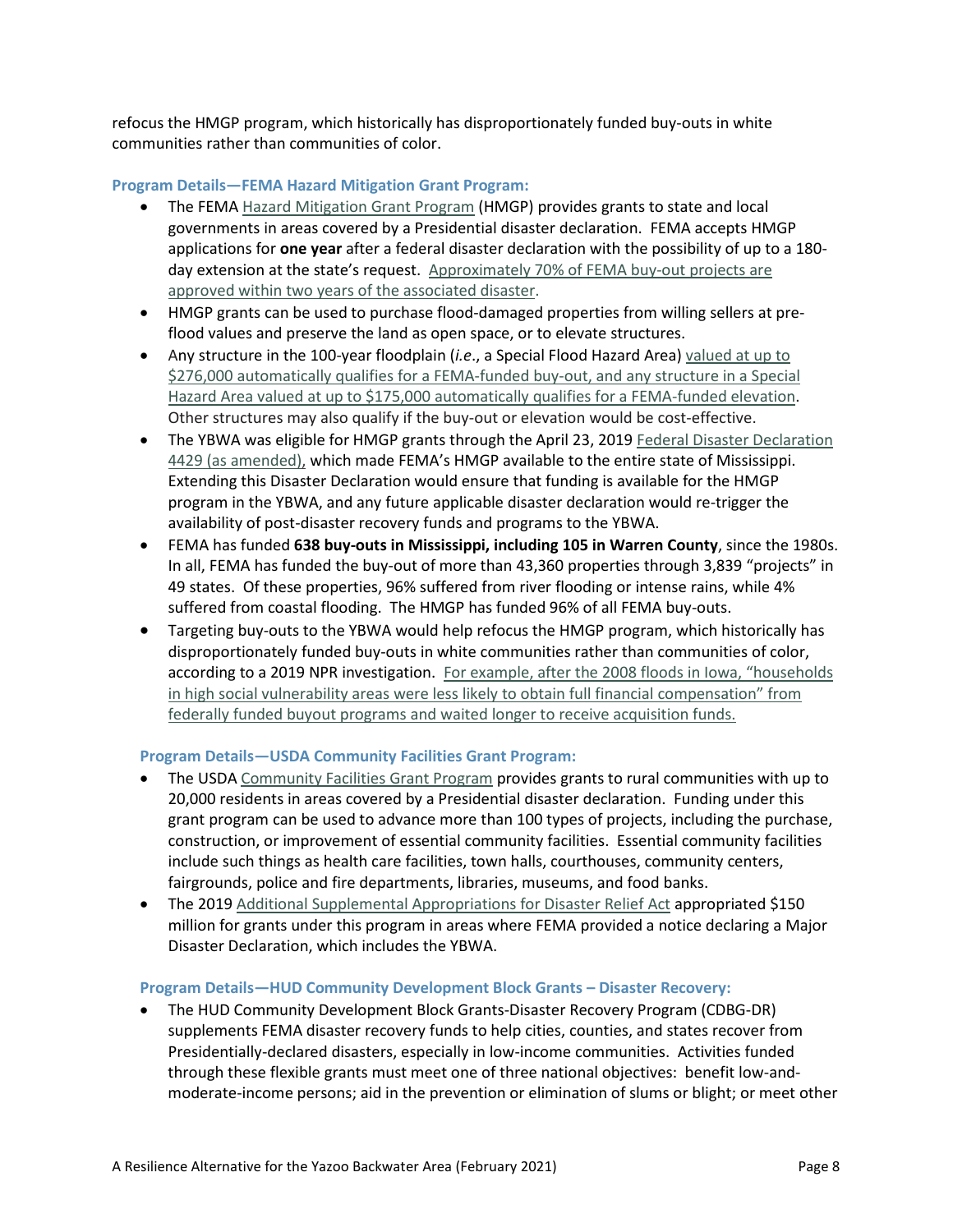community development needs having a particular urgency because existing conditions pose a serious and immediate threat to the health or welfare of the community where other financial resources are not available to meet such needs.

• Significant funding can be obtained through the CDBG-DR grant process. For example, Mississippi is currently finishing up [two CDBG-DR grants for Hurricane Katrina recovery \(\\$5.06](https://files.hudexchange.info/resources/documents/CDBG-DR-Grant-Expenditure-Report-2021-01-01.pdf)  [billion and \\$423 million\) and a third CDBG-DR grant for the 2008 storms \(\\$11.7 million\).](https://files.hudexchange.info/resources/documents/CDBG-DR-Grant-Expenditure-Report-2021-01-01.pdf)

# **Program Details—HUD Community Development Block Grants – Mitigation:**

- HUD Community Development Block Grants—Mitigation (CDBG-MIT) may be provided to CDBG-DR grant recipients to ["carry out strategic and high-impact activities to mitigate disaster risks](https://files.hudexchange.info/resources/documents/FR-6109-N-02-CDBG-Mitigation-Notice.pdf)  [and reduce future losses"](https://files.hudexchange.info/resources/documents/FR-6109-N-02-CDBG-Mitigation-Notice.pdf) including by supporting data-informed investments in high-impact mitigation projects; [building state and local government capacity for comprehensively analyzing](https://www.hudexchange.info/programs/cdbg-mit/overview/)  disaster risks; [supporting adoption of policies that minimize future disaster costs;](https://www.hudexchange.info/programs/cdbg-mit/overview/) and [maximizing the impact of funds by leveraging other funding sources.](https://www.hudexchange.info/programs/cdbg-mit/overview/)
- Congress appropriated \$12 billion in CDBG funds in February 2018 for mitigation activities related to qualifying disasters in 2015-2017, and HUD has allocated an additional \$3.9 billion, bringing the amount available for mitigation to [nearly \\$16 billion.](https://www.hudexchange.info/programs/cdbg-mit/overview/)

Targeting these available and funded programs to the YBWA would provide immediate, cost-effective, and sustainable flood relief to underserved communities in the YBWA while protecting nationally significant wildlife resources.

#### **Endnotes**

<span id="page-8-0"></span><sup>1</sup> U.S. Environmental Protection Agency, Final Determination of The U.S. Environmental Protection Agency's Assistant Administrator for Water Pursuant to Section 404(C) of the Clean Water Act Concerning the Proposed Yazoo Backwater Area Pumps Project, Issaquena County, Mississippi (August 31, 2008).

<span id="page-8-1"></span><sup>2</sup> USDA data compiled through the Environmental Working Group Farm Subsidy Database, shows that farms in the 16 zip codes that fall within the YBWA received a total of \$1.05 billion in farm subsidy payments between 1995 and 2019, with the top 5 recipients receiving a total of \$20.5 million, \$17.4 million, \$15.5 million, \$14.2 million, and \$10.7 million, respectively. The top 5 recipients in each zip code received a total of \$430.7 million—an average of \$215,000 for each of 80 recipients every year for 25 years—while 272 recipients received more than \$1 million each for an average of \$40,000 a year for each recipient every year for 25 years.

<span id="page-8-2"></span><sup>3</sup> Operation of the Yazoo Pumps would put downstream frontline communities on the receiving end of an additional 9 billion gallons of water a day when the Yazoo River is already at flood stage. Communities in the Yazoo Backwater Area could flood if that massive influx of water overtopped or damaged the Yazoo Backwater Levee, which is at risk of crevassing and is so low that it is not accredited to handle a 100-year flood. Collapse of this levee would flood the very communities the pumps are purported to protect.<br>4 2020 Final Supplement No. 2 To The 1982 Yazoo Area Pump Project Final Environmental Impact Statement

<span id="page-8-4"></span><span id="page-8-3"></span>(FSEIS), Appendix C (Tables), Table 5.3 (the "sloped pool" model is the most accurate).<br><sup>5</sup> Since completion of the Yazoo Backwater Levee in 1978, there has been a significant decline in the elevation of backwater floods, with water levels in the YBWA reaching the 20-year floodplain elevation just one time—during the unprecedented flood of 2019. From 1978 to 2018, water levels in the YBWA reached the 10-year floodplain just 2 times. By comparison, in 1973 flooding in the YBWA reached 101.48 feet, which is well above the 100 year floodplain elevation. [U.S. Army Corps of Engineers Rivergages Website.](http://rivergages.mvr.usace.army.mil/)

<span id="page-8-5"></span><sup>6</sup> The Theodore Roosevelt Wildlife Refuge Visitor Center is "one of the most significant investments in tourism

<span id="page-8-6"></span>[i](https://www.fws.gov/southeast/news/2016/10/us-fish-and-wildlife-service-and-partners-break-ground-on-theodore-roosevelt-visitor-center/)nfrastructure" in the Delta.<br><sup>7</sup> The Mississippi Delta National Heritage Area, which includes all the YBWA counties, was established by Section 8008 of the Omnibus Federal Land Management Act of 2009[, Pub. L. 111–11](https://www.congress.gov/111/plaws/publ11/PLAW-111publ11.pdf) (16 USC 461 note) to preserve and